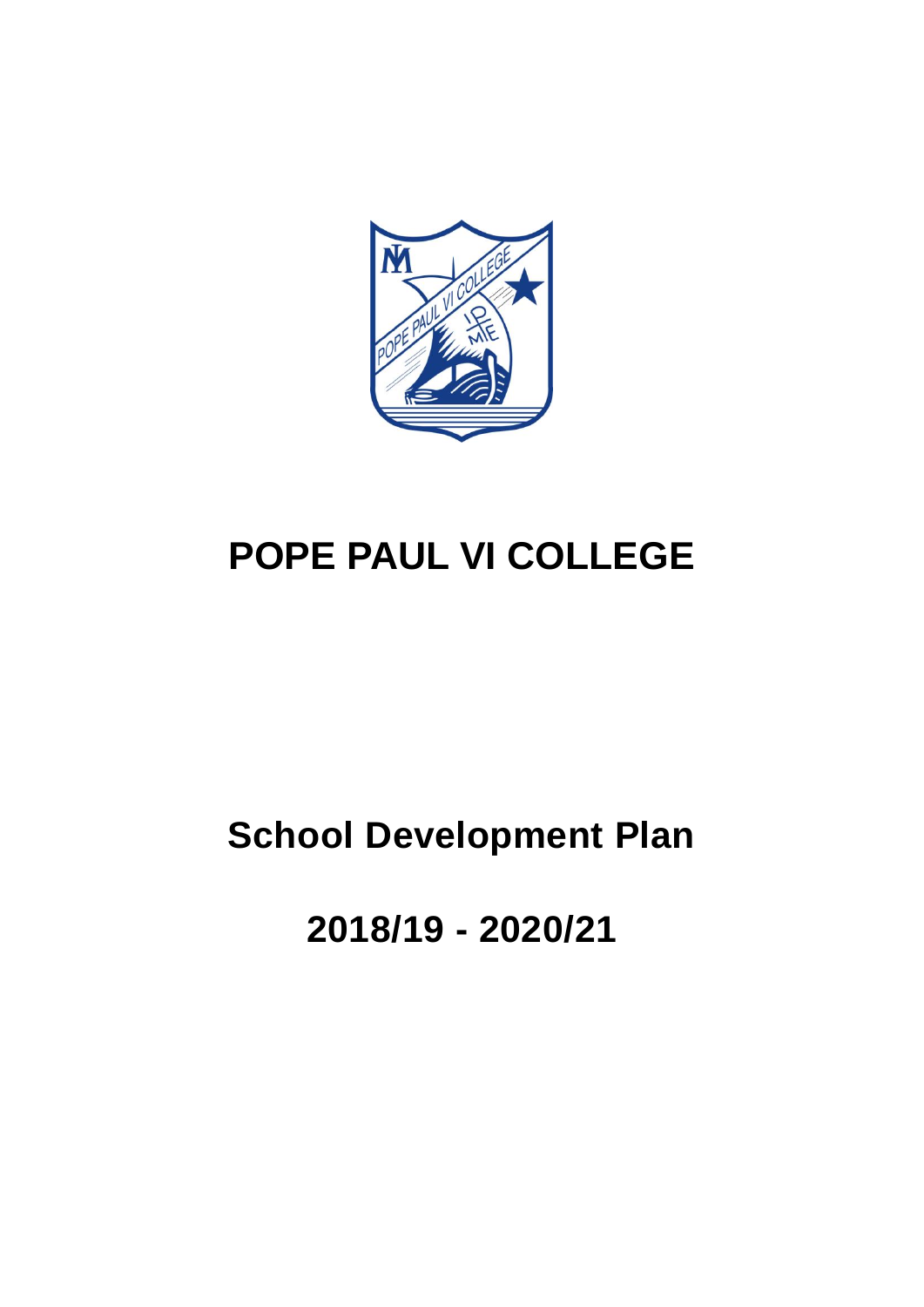## **SCHOOL MISSION**

Pope Paul VI College, established in 1969, is a Catholic subsidized EMI secondary school for girls. Its sponsoring body is the Missionary Sisters of the Immaculate (P.I.M.E. Sisters).

The school aims to develop the full potential of the students by means of an integrated education based on Christian values, especially universal love and service. We help our students to acquire knowledge and skills, learn to think critically and independently and live a meaningful life so that they can make a contribution to society and the world as responsible individuals.

Our school motto is "Love and Service".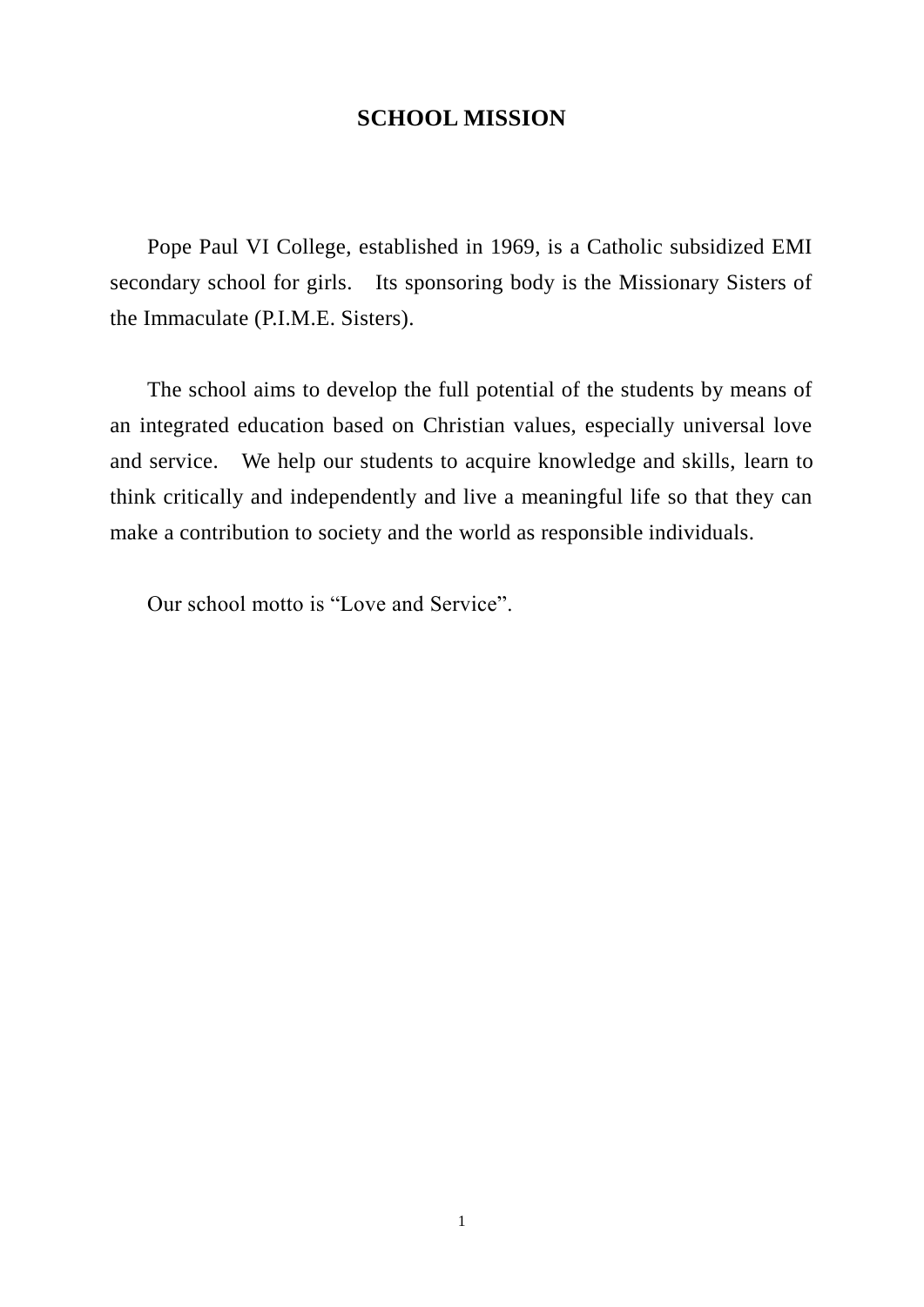## **SWOT ANALYSIS**

#### *Our Strengths:*

- 1. The School has a clear mission and goals based on the core values of Catholic education which are instrumental in nurturing students' moral, intellectual, physical, social, aesthetical and spiritual development.
- 2. The School Sponsoring Body, the Parent-Teacher Association and the Alumnae Association have been very supportive of the School. They have rendered valuable assistance in many ways to the School Management in providing quality education for its students.
- 3. The School has created a warm, caring and supportive school environment which is conducive to both learning and teaching as well as the whole-person development of students.
- 4. Our teachers are dedicated and professionally competent. They are keen to share their expertise with one another through different platforms provided by the School. Besides, they foster a positive rapport with students, and enjoy an amicable working relationship among themselves and with the School Management.
- 5. Our students not only have good academic potential, but also possess good qualities such as being amiable, well behaved, humble and caring. These qualities are displayed when they give support to their peers and participate in community services.

#### *Our Weaknesses:*

1. The problem of learner diversity needs to be further addressed. The School has to put more effort in catering for the diverse needs of students including Non-Chinese Speaking students and students with special educational needs.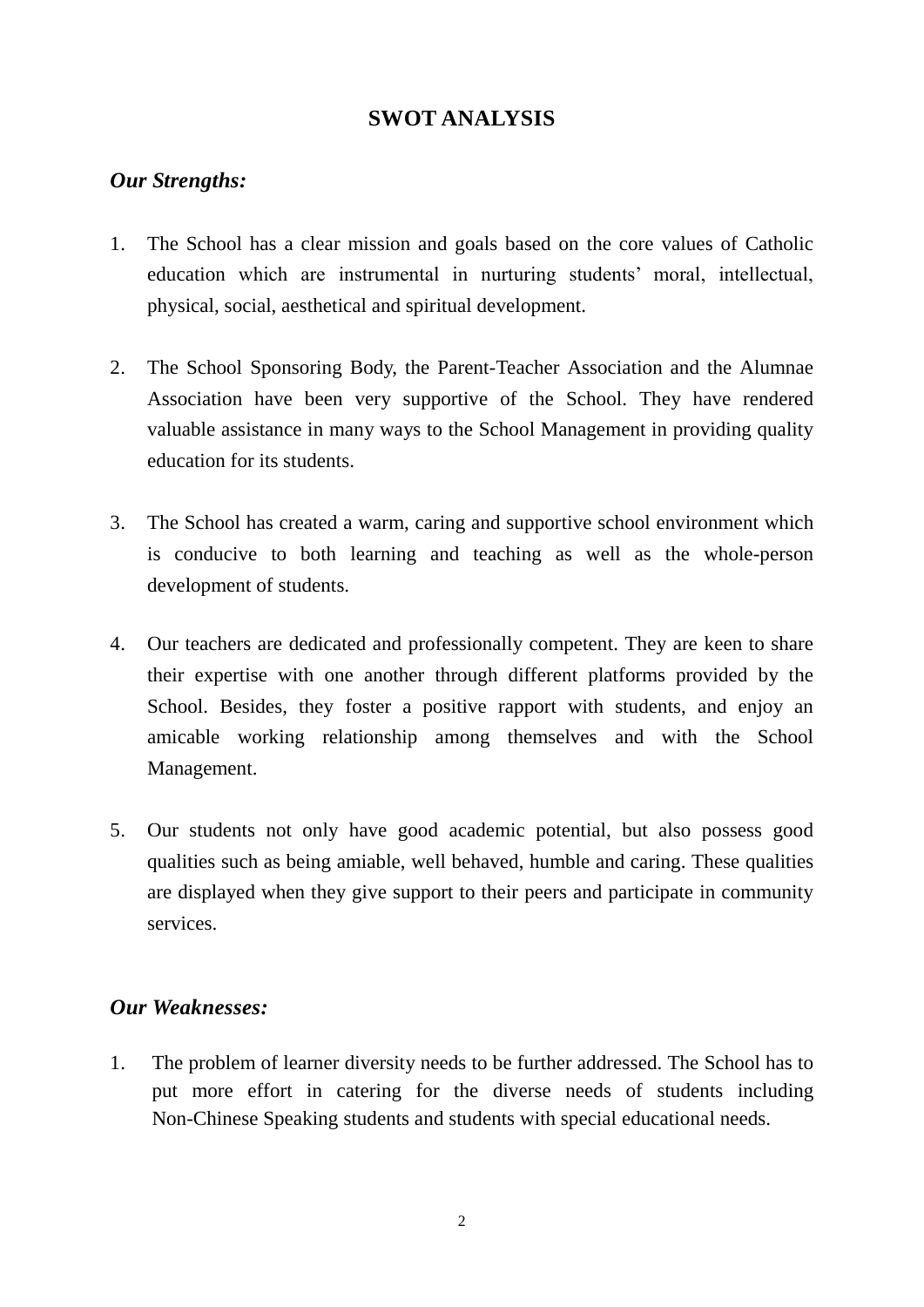- 2. Many of our students are from grass-roots families and some of them are not given sufficient family support for their studies, growth and other needs.
- 3. Due to the tight teaching schedules and heavy workload, some teachers have reservations in adopting new pedagogies in teaching. Various types of staff development programmes and exposures can further support the teachers in designing the curriculum, teaching strategies and mode of assessment in line with the latest trends in education.
- 4. Students' interests in reading needs to be further enhanced.

## *Our Opportunities:*

- 1. The establishment of the Incorporated Management Committee encourages more participation in formulating school policies. Different stakeholders are consulted for views before decisions are made, which results in higher transparency in the school administration.
- 2. More new teachers have been employed due to the retirement of some experienced teachers. Some new teachers have had previous experiences from different schools and they have brought in more innovative ideas to the School.
- 3. With additional support and resources provided by the Education Bureau, students with special educational needs and non-Chinese speaking students will be better taken care of.
- 4. Students' academic potentials have been further developed as ample opportunities have been provided for them to participate in internal and external activities.
- 5. The class size has been reduced, which allows teachers to give more individual attention and support to students.
- 6. The Secondary Education Curriculum Guide (2017) provides directions, guidelines and opportunities for teachers to be engaged in the on-going enhancement of learning and teaching in different disciplines.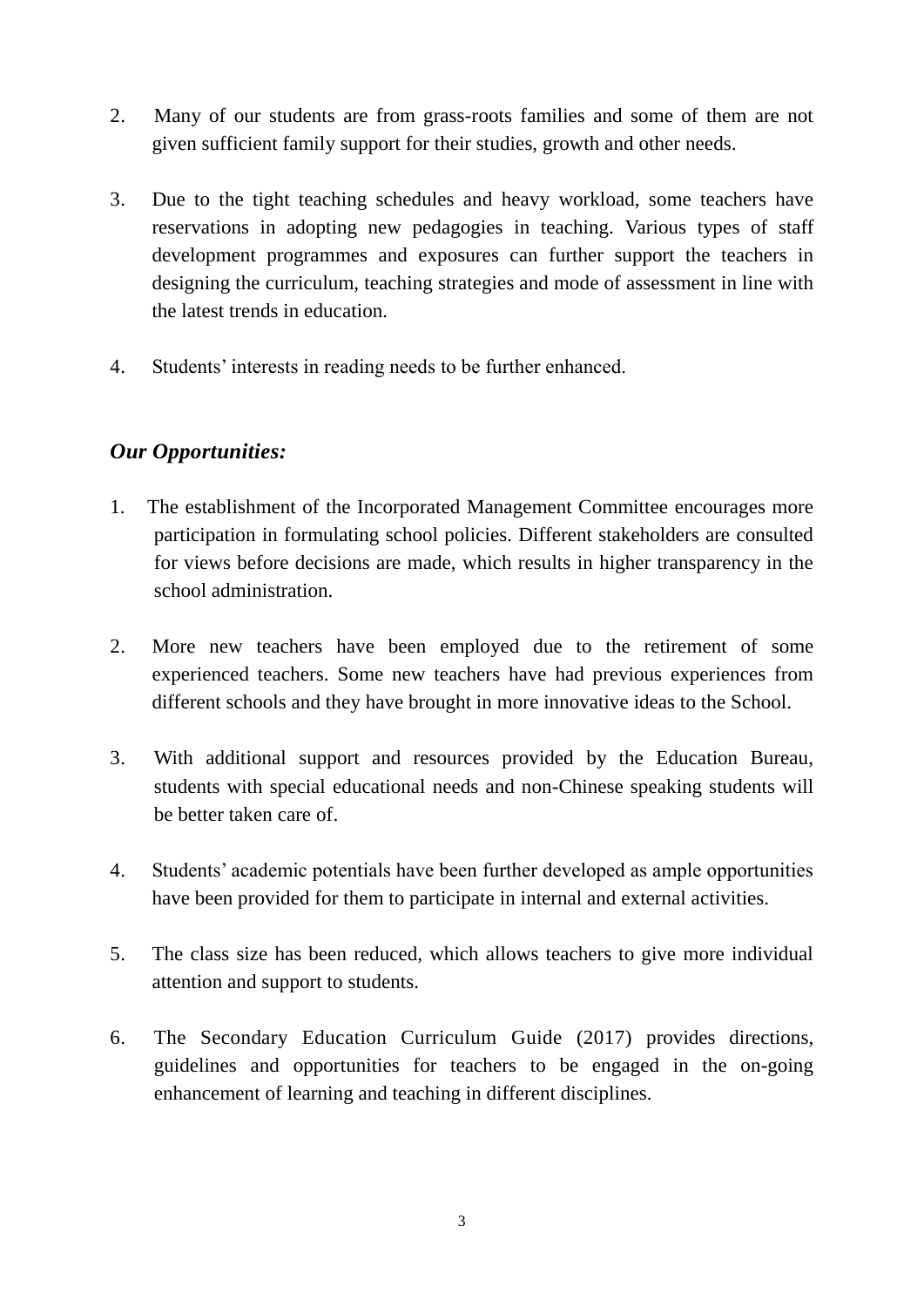## *Our Threats:*

- 1. The prevailing social trends and values which place undue emphasis on material pursuits and opportunistic advancement pose a challenge to the realization of our School's vision and mission.
- 2. The implementation of various educational policies has posed heavy workload and exerted much pressure and stress on the teachers.
- 3. Some veteran Subject Panel Chairpersons and Committee Heads had retired in the past couple of years. This situation requires the School Management not only to provide on-going training for the novice middle managers but also to create opportunities for the potential leaders.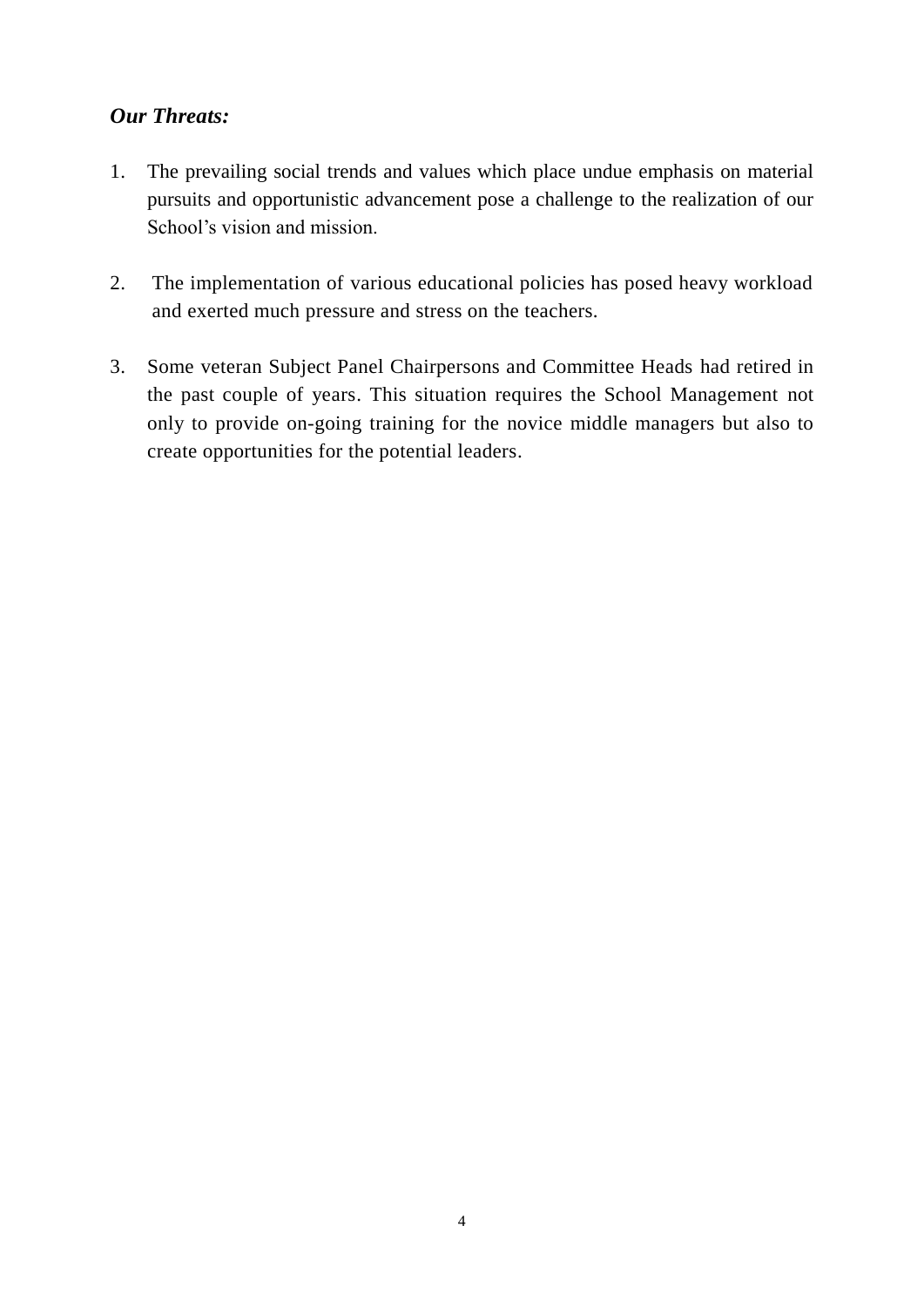## **MAJOR CONCERNS FOR 2018/19 – 2020/21**

- 1. To nurture positive values and resilience in students and enable them to embrace challenges in life
- 2. To enhance students' generic skills through STEM education and interactive e-learning tools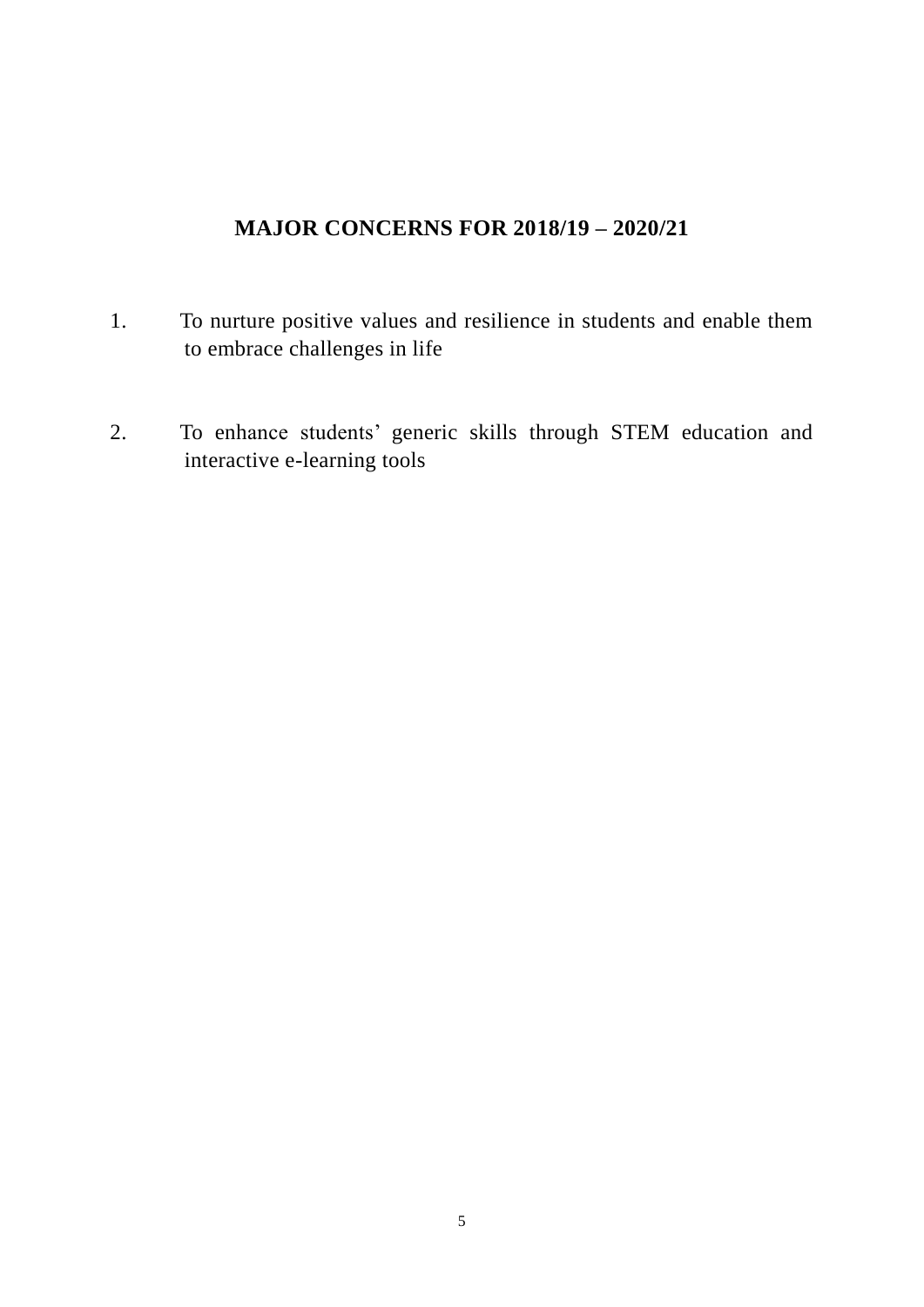## **School Development Plan (2018/19 – 2020/21)**

|    | <b>Major Concerns</b>                                                                                        | <b>Expected Outcomes / Targets</b>                                                                                |    |                                                                                                                                                 | <b>Time Scale</b> |       |       |
|----|--------------------------------------------------------------------------------------------------------------|-------------------------------------------------------------------------------------------------------------------|----|-------------------------------------------------------------------------------------------------------------------------------------------------|-------------------|-------|-------|
|    |                                                                                                              |                                                                                                                   |    | <b>Strategies</b>                                                                                                                               |                   | 19/20 | 20/21 |
| 1. | To nurture positive values<br>and resilience in students<br>and enable them to embrace<br>challenges in life | Students understand the purpose and<br>the importance of living a healthy<br>lifestyle with positive self-esteem. | 1. | To integrate health education into the<br>curriculum and design related<br>learning activities                                                  | ✓                 |       |       |
|    |                                                                                                              | Students learn how to live a healthy<br>lifestyle.                                                                | 2. | To design extra-curricular activities<br>to promote healthy lifestyle                                                                           | ✓                 |       |       |
|    |                                                                                                              | Students' interpersonal skills and<br>spirit of collaboration is strengthened.                                    | 3. | To design learning activities and<br>extra-curricular activities to<br>strengthen students' interpersonal<br>skills and spirit of collaboration |                   | ✓     |       |
|    |                                                                                                              | Students learn to be persevering.                                                                                 | 4. | To design extra-curricular activities<br>to promote students' perseverance                                                                      |                   |       |       |
|    |                                                                                                              | Students are aware that they are<br>unique and understand their own<br>character strength.                        | 5. | To organize diversified programmes<br>for students to challenge themselves<br>and give recognition to their effort                              | $\checkmark$      |       |       |
|    |                                                                                                              | Students learn how to manage stress<br>and face adversities.                                                      | 6. | To organize workshops, talks and<br>other activities for students to<br>promote positive psychology,<br>resilience and stress management        | $\checkmark$      | ✓     |       |